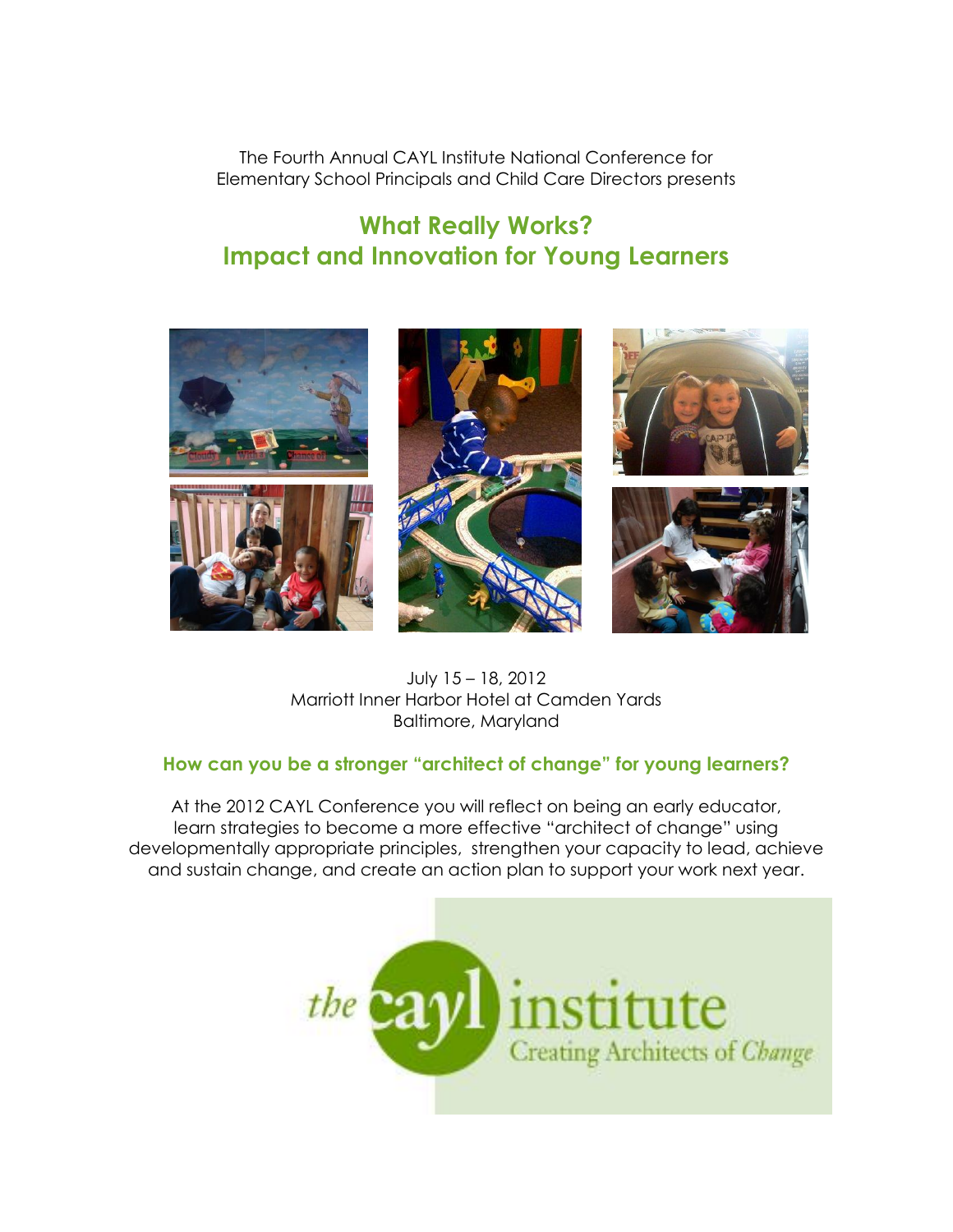

### **This Conference and Your Professional Development**

**Graffiti Board** – Take a moment to reflect each morning upon our *Question of the Day* by recording your comments and observations on our Graffiti Board, located next to the *Registration Area and Solution Desk* located in the *Pre-Function Foyer*.

Use the **Purple Daily Reflection** sheets included in your conference folio to keep notes on the lessons you are learning each day. By the end of the conference you should have a good outline for your goals for the 2012-13 school year.

**Pre-Conference and Post-Conference Surveys** – We would like to know more about the challenges and opportunities you manage each day in your work with young learners and their families. Please take a moment to complete the pre-conference survey contained in your folio and deposit in the box at the registration table. Please complete the post- conference evaluation form which will be provided by CAYL staff prior to leaving.

**Graduate Credits** – You are eligible to receive 3 CAGS credits through Cambridge College. More information and registration forms can be found in your folio. Please return completed forms and payment at the *Registration Desk.*

## **Conference Notes & General Information**

**Registration Area and Solution Desk** – Have a question or a problem that needs fixing? Stop by the *Registration Area and Solution Desk* to meet CAYL staff and volunteers who are ready to help! Located in the *Pre-Function Foyer*, someone will be available to assist you throughout our conference.

**Name Badges** – Help all of us get to know you better! Please wear your name badge at all times throughout the conference.

**Cell Phones** – We know how important it is to stay in touch with family, friends and colleagues. Please either **shut off your cell phone during conference sessions or select the mute/silent function to minimize distractions** to presenters and participants. If you must answer a call, we invite you to move into the hallway to complete your conversation before returning to the conference session.

**Looking for Ideas?** – Interested in exploring Baltimore after your conference session? Check the pocket marked **Welcome** for ideas about visiting area attractions and restaurants.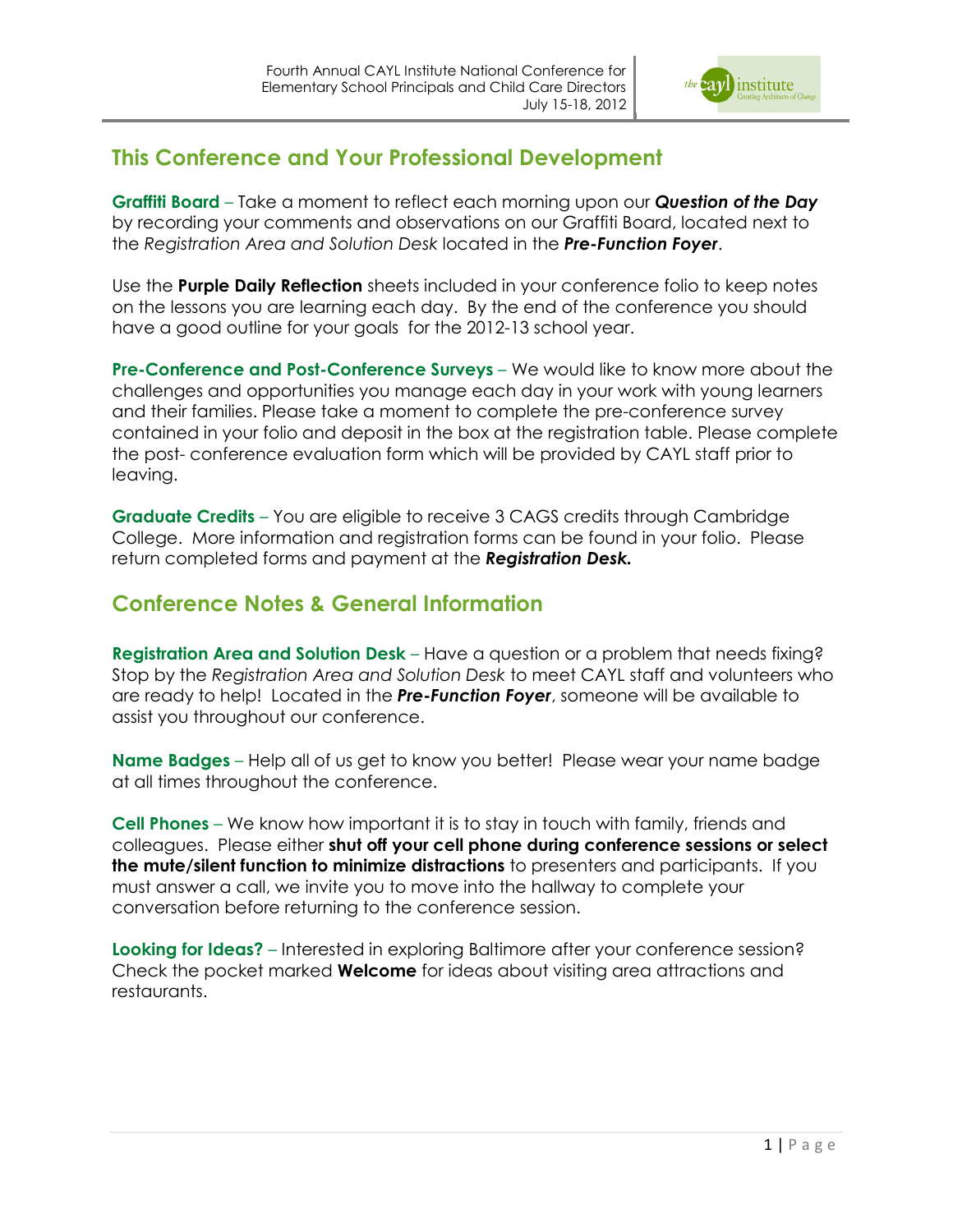

### **Conference Schedule at-a-glance**

| <b>Welcome Early</b><br><b>Educators</b><br><b>Sunday</b><br><b>July 15, 2012</b>              | <b>Revisiting Developmentally</b><br><b>Appropriate Practice</b><br><b>Monday</b><br><b>July 16, 2012</b>                                   | <b>Leading Change &amp; Creating</b><br><b>Learning Communities</b><br><b>Tuesday</b><br><b>July 17, 2012</b> | <b>What Really Works?</b><br><b>What Can I Do?</b><br>Wednesday<br><b>July 18, 2012</b> |
|------------------------------------------------------------------------------------------------|---------------------------------------------------------------------------------------------------------------------------------------------|---------------------------------------------------------------------------------------------------------------|-----------------------------------------------------------------------------------------|
| <b>Registration &amp;</b><br><b>Solution Desk Open</b><br>$2:00 - 6:00$ p.m.                   | <b>Registration &amp; Solution</b><br><b>Desk Open</b><br>7:30 a.m. $-5:00$ p.m.                                                            | <b>Solution Desk</b><br>7:30 a.m. $-12:30$ p.m.                                                               | <b>Solution Desk</b><br>$7:30 - 11:30$ a.m.                                             |
| <b>Exhibit Hall Open</b><br>$2:00 - 6:00$ p.m.                                                 | <b>Exhibit Hall Open</b><br>$7:30 - 9:00$ a.m.<br>$12:30 - 2:30$ p.m.<br>$5:00 - 7:00$ p.m.                                                 | <b>Exhibit Hall Open</b><br>$7:30 - 9:00$ a.m.<br>10:15-10:30 a.m.<br>$2:45-4:00$ p.m.                        | <b>Exhibit Hall Open</b><br>$7:30 - 9:00$ a.m.                                          |
| <b>Graffiti Board</b><br>$2:00 - 6:00$ p.m.                                                    | <b>Breakfast &amp; Graffiti Board</b><br>$8:00 - 9:00$ a.m.                                                                                 | <b>Breakfast &amp; Graffiti Board</b><br>$8:00$ a.m. $-9:00$ a.m.                                             | <b>Breakfast &amp; Graffiti Board</b><br>$8:00 - 9:00$ a.m.                             |
| <b>Opening Session,</b><br><b>Welcome Dinner,</b><br>Entertainment &<br><b>Keynote Address</b> | <b>Keynote Address</b><br><b>Kyle Snow and</b><br><b>Peter Pizzolongo</b><br>$9:00 - 10:15$ a.m.                                            | <b>Keynote Address</b><br>Q&A<br>Dr. Sherri Killins<br>$9:00 - 10:15$ a.m.                                    | <b>Closing Session</b><br>Valora Washington<br>$9:00 - 10:00$ a.m.                      |
| Dr. Jacqueline Jones<br>We are all Early<br>Educators<br>$6:00 - 8:30$ p.m.                    | <b>MORNING BREAK</b><br>$10:15 - 10:30$ a.m.                                                                                                | <b>MORNING BREAK</b><br>$10:15 - 10:30$ a.m.                                                                  | <b>Keynote Address</b><br>Q&A                                                           |
|                                                                                                | <b>Knowledge Workshop</b><br>Kyle Snow &<br><b>Peter Pizzolongo</b><br>$10:30 - 12:45$ a.m.                                                 | <b>Leadership Workshop</b><br>Dr. Sherri Killins<br>Leadership Strategies<br>$10:30 - 12:00$ p.m.             | Dr. Maurice Sykes<br>$10:00 - 11:30$ a.m.                                               |
|                                                                                                | <b>Lunch Break</b> (on your own)<br>12:45-2:30 p.m.                                                                                         | <b>Boxed Lunch</b><br><b>Provided by CAYL</b>                                                                 |                                                                                         |
|                                                                                                | <b>Knowledge Case Study</b><br><b>Pamela Perrino</b><br>Being a Leader for DAP in<br>Your Program<br>$2:30 - 4:00$ p.m.                     | <b>Site Visit to Liberty</b><br><b>Elementary School</b><br><b>Bus Departure</b><br>$12:15$ p.m.              |                                                                                         |
|                                                                                                | <b>BREAK</b><br>$4:00 - 4:15$ p.m.                                                                                                          | <b>Return to Hotel</b><br>2:30-2:45 p.m.                                                                      |                                                                                         |
|                                                                                                | <b>Knowledge Case Study</b><br><b>Hope Dixon</b><br><b>Supporting Social Emotional</b><br>Development With Art<br>Therapy<br>4:15-5:00 p.m. | <b>Leadership Reflections and</b><br><b>Strategies</b><br><b>Valora Washington</b><br>2:45-4:00 p.m.          |                                                                                         |
|                                                                                                | <b>BREAK</b><br>5:00-5:15 p.m.                                                                                                              | Dinner on your own                                                                                            |                                                                                         |
|                                                                                                | <b>Networking Gala</b><br><b>Reception</b><br>$5:15 - 7:15$ p.m.                                                                            |                                                                                                               |                                                                                         |
|                                                                                                | Dinner on your own                                                                                                                          |                                                                                                               |                                                                                         |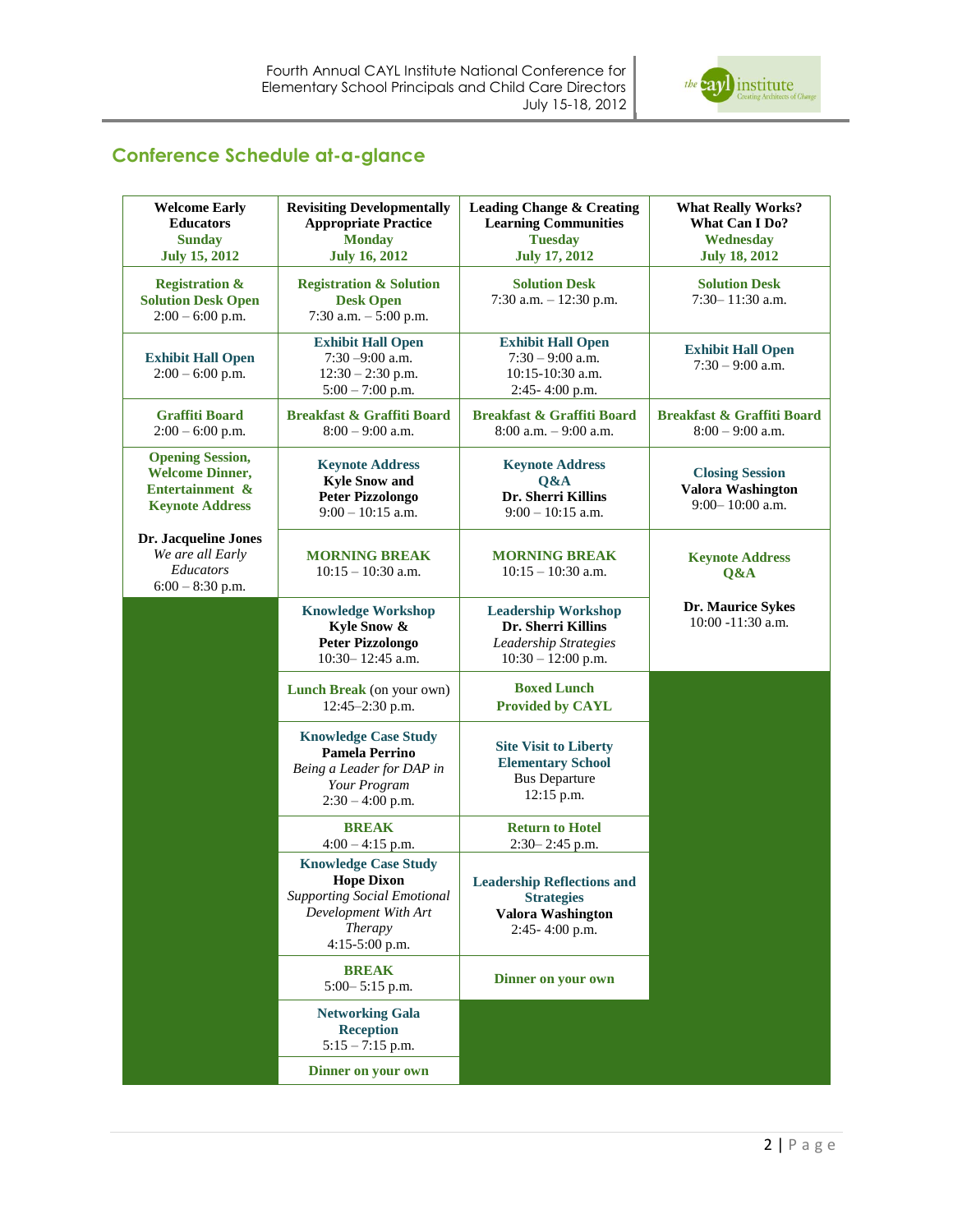

Dear Colleague:

All of us at the CAYL Institute welcome you to the Fourth Annual CAYL National Conference for Principals and Child Care Directors, "*What Really Works? Impact and Innovation for Young Learners."* We intend that this will be a high-quality professional development experience for you that invests in your capacity to be an "architect of change."

We welcome you to this unique opportunity to join with other early educators in conversations about *vision, knowledge, and strategies* that will help us *become, lead, and sustain* change for young children. We intend to inspire you as you work to achieve success for each and every child. During our sessions together, you will be asked to reflect individually and to dialog within our conference community about several questions:

- What does it mean to BE an early educator?  $\bullet$
- How can we become more effective architects of change by using the principles of developmentally appropriate practices?
- What are effective strategies to actually lead change?  $\bullet$
- What really works with young learners? What can we do?

Our conversations do not end with our closing session on July 18th, because we know your work is ongoing. We encourage you, during each day of this conference, to take this opportunity to network with one another and to complete the "purple sheets." By the end of this conference, the purple sheets can provide you with a specific plan for action for the 2012-13 school year and those with whom you network can be a support for your vision.

We are grateful to the RJ Wean Foundation and a host of anonymous donors for their support of our work and this conference.

Most of all, we would like to thank you for daring to do what on some days feels like the impossible. It is because of your commitment to the futures of your students that we will have a brighter tomorrow.

Sincerely,

**Valora Washington, Ph.D. President**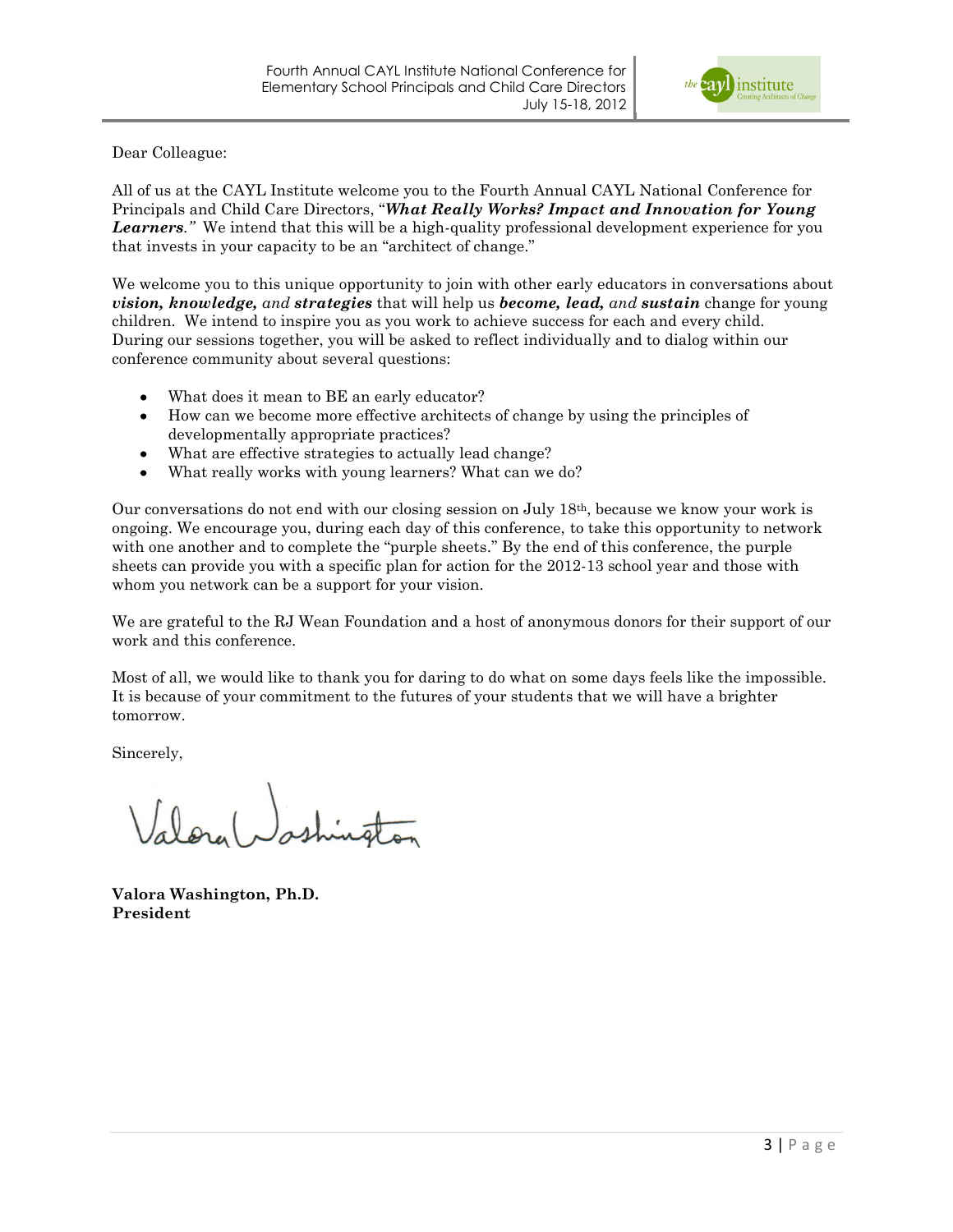

### **Day 1: Sunday, July 15, 2012**

### **VISION:** Being an Early Educator

#### **What does becoming an "architect of change" mean to you?**

The CAYL Institute envisions a nation where the right to high quality early care and education is embedded in public policy and professional practice.

#### **2:00 p.m. Conference Check-In, Solution Desk,and Grafitti Board**

#### **Pre-Function Foyer**

#### **Exhibit Hall Open Pre-Function Foyer**

Sign in, pick up your registration packet and participate in our *Graffiti Board* to share your reflections on our *Question of the Day*. Visit the exhibitors area to explore resources and other services designed to strengthen your ability as an *architect of change*.

#### **6:00 – 8:30 p.m. Opening Session: Welcome, Performance, Dinner, Keynote Address**

 **Stadium Ballroom**

**Welcome from Dr. Valora Washington,** President, The CAYL Institute

#### **Entertainment: Ellis Woodward**

Enjoy songs that are energetic blends of information, humor, and movement that makes learning fun.

#### **Dinner**

#### **Keynote Speaker: Introduction from Valora Washington**

**Keynote Address: Dr. Jacqueline Jones,** U.S. Department of Education Senior Advisor on Early Learning to the Secretary of Education

#### **"We are all Early Educators"**

Dr. Jones will discuss the US Department of Education's new focus on early learning. The presentation will highlight the projects underway to increase the quality of programs and services for our youngest learners by supporting coordination of the various early learning sectors, such as Title 1, Head Start, State-funded preschool, IDEA, Child Care, etc.

#### **Q & A – Closing**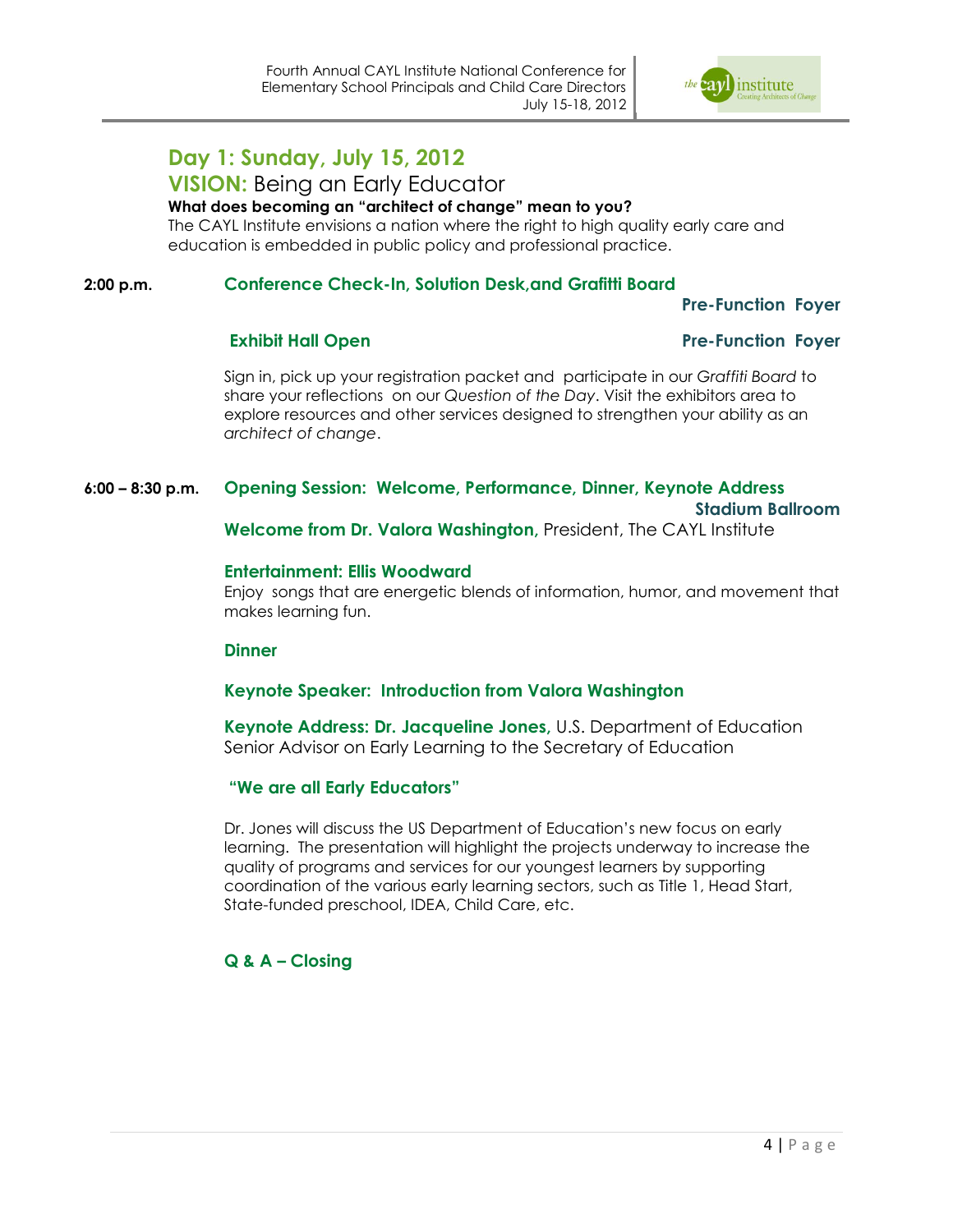

### **Day 2: Monday, July 16, 2012 KNOWLEDGE:** Becoming an Architect of Change

#### **What are the major opportunities and obstacles for implementing stronger developmentally appropriate practices in your program?**

The CAYL Institute is committed to Building and Sharing Knowledge: Creating and disseminating strategic information to be understood and used by everyone.

**7:30 a.m. Conference Check-In; Solution Desk, Graffiti Board, & Breakfast**

#### **Pre-Function Foyer**

#### **Exhibitor Hall Open**

#### **Pre-Function Foyer**

- **9:00- 9:15 a.m. Knowledge: Dr. Valora Washington,** President, The CAYL Institute **Stadium Ballroom**
- **9:15- 10:30 a.m. Keynote Address: Peter Pizzolongo,** Associate Executive Director of National Association for the Education of Young Children (NAEYC) *and*  **Dr. Kyle Snow,** Senior Scholar and Director of the NAEYC Center for Applied Research

**"Revisiting Developmentally Appropriate Practice- Separating Myth from Reality***"* This session provides an overview of developmentally appropriate practice (DAP) by reviewing the key components of DAP and contrasting common misconceptions against the fundamentals and research base of DAP. The critical elements of considering each child's current developmental level and context and the twelve principles of child development and learning are described with attention paid to the roles of program directors, leaders and teachers. Myths concerning the roles of play and instruction, the role of assessment, and the implementation of curriculum and standards will be articulated. Participants will be given strategies to ensure that DAP is implemented as it is intended and empirically supported.

#### **Stadium Ballroom**

#### **10:30- 10:45 a.m. Morning Break**

#### **10:45 –12:45 p.m. Knowledge Workshop:** *Peter Pizzolongo and Dr. Kyle Snow*

**"Addressing Critical Issues in Early Education Through Developmentally Appropriate Practice"** This session will provide an opportunity for participants to share ideas and strategies that are informed by a clear understanding of developmentally appropriate practice (DAP) that can address critical issues facing early education. Participants will identify critical issues they are facing, such as kindergarten entry age and retention, implementation of the Common Core and Early Learning Standards (state and Head Start), the multiple roles of child assessment, accountability, addressing readiness, and achievement gaps. Through facilitated small group discussion, strategies will be shared to address these issues within a frame provided by DAP.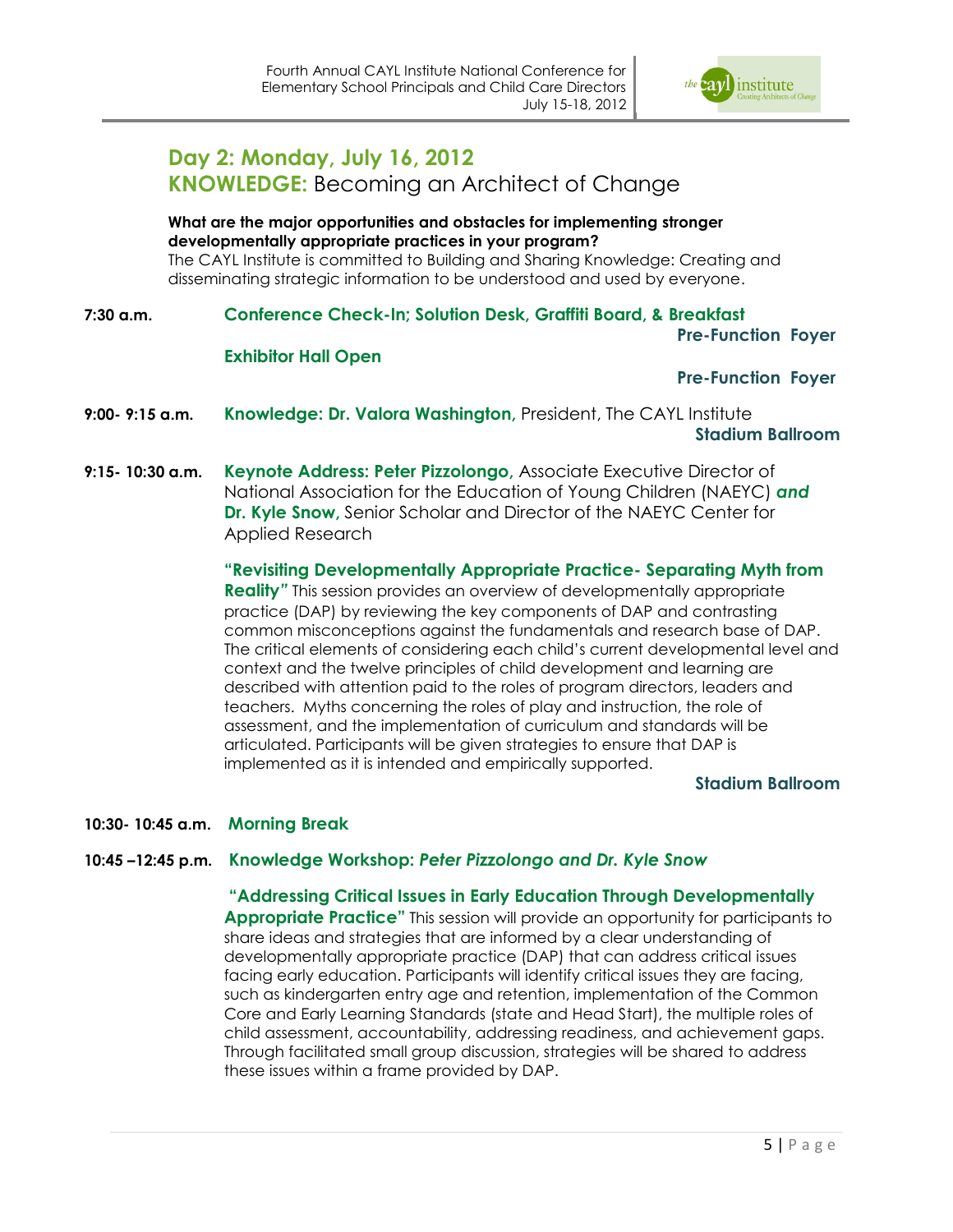

- **12:45 - 2:30 p.m. Lunch (on your own), Exhibit Hall Open**
- **2:30 – 4:00 p.m. Knowledge Case Study: Pamela Perrino,** Early Childhood Advocate and Education Consultant, The Raymond John Wean Foundation

**"Being a Leader of Change for DAP in Your Program"** How have others implemented developmentally appropriate practices to improve their program? This case study will look at the evolving state of Early Education in Ohio and the changes implemented in Mahoning and Trumbull Counties. This session will examine the commonalities between developmentally appropriate practice in preschool programs and kindergarten programs as recommended by NAEYC. **Staduim Ballroom**

- **4:00- 4:15 p.m. Afternoon Break**
- **4:15 – 5:00 p.m. Knowledge Case Study: Hope Dixon,** Children & Families Therapist, Genesis Behavioral Health

**"Supporting Social Emotional Development With Art Therapy"** How can we support Social Emotional Development in young learners? This case study will look at the implementation of Art Therapy into the curriculum in Everett, Massachusetts Public Schools. This presentation will provide specific ways in which you can use art to address trauma, impulse control, divorce, grief, anxiety, and feeling identification.

**Staduim Ballroom**

- **5:00- 5:15 p.m. Break**
- **5:15 –7:15 p.m. Networking Reception**

Compare experiences with new friends and old acquaintances. Hors d'oeuvres and a cash bar will be available.

#### **Chesapeake**

**Dinner (on your own)**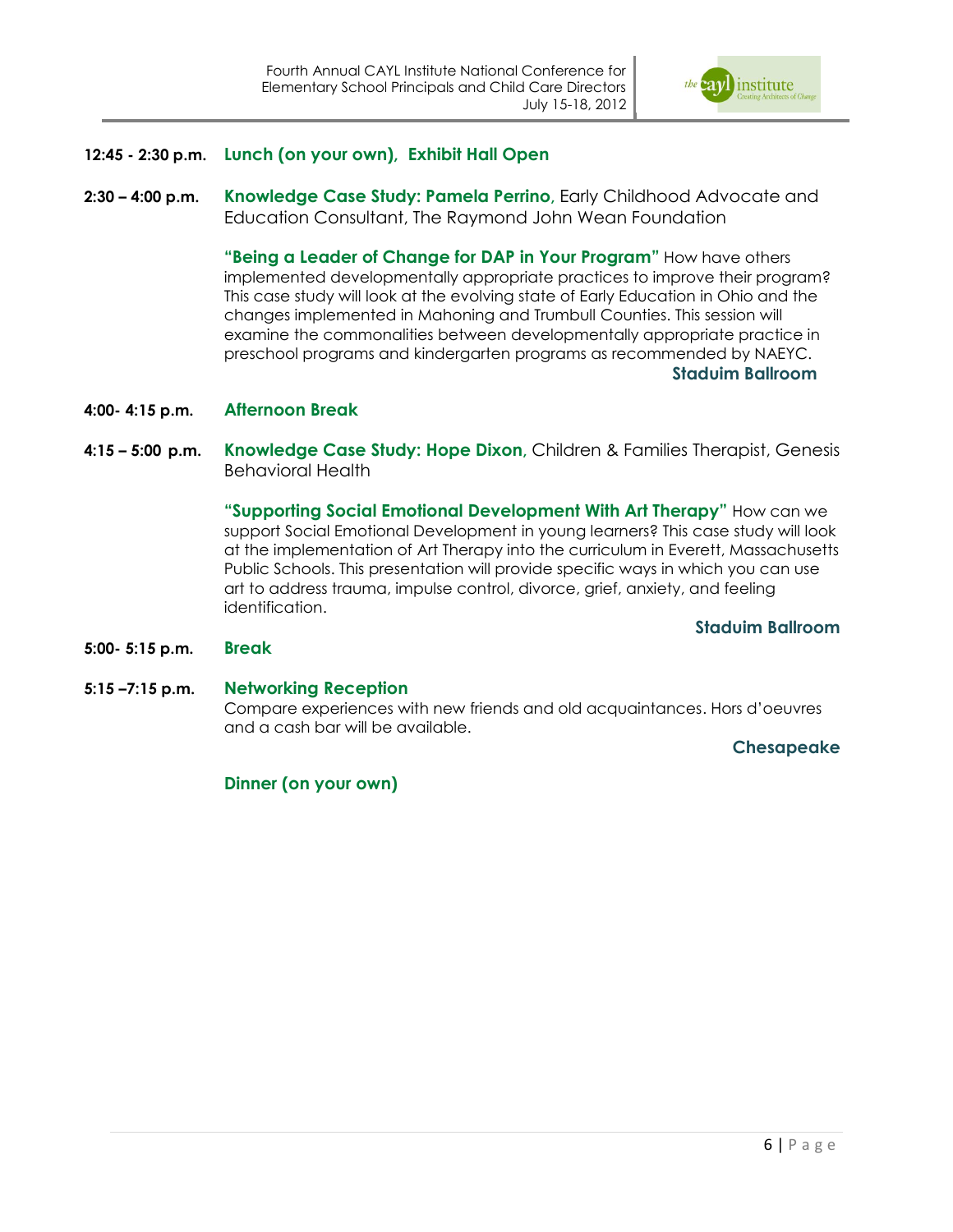

## **Day 3: Tuesday, July 17, 2012 LEADERSHIP:** Leading the Change

#### **What tools and strategies would support your leadership?**

A strong principle of the CAYL Institute is Representative Leadership: Involving people in the decisions that affect them.

**7:30 a.m. Conference Check-In; Solution Desk, Graffiti Board, & Breakfast** 

 **Pre-Function Foyer**

#### **Exhibitor Hall Open**

#### **Pre-Function Foyer**

- **9:00- 9:15 a.m. Welcome from Dr. Valora Washington,** President, The CAYL Institute  **Stadium Ballroom**
- **9:15- 10:15 a.m. Keynote Address: Dr. Sherri Killins,** Commissioner, Massachusetts Department of Early Education and Care

**"What Really Works? Leading Change and Creating Learning Communities"** This session provides an overview of Dr. Sherri Killins' work leading change in Early Education and Care in Massachusetts.

**Stadium Ballroom**

- **10:15- 10:30 a.m. Morning Break**
- **10:30- 12:00 p.m. Leadership Workshop: Dr. Sherri Killins**

**"Lessons Learned & Leadership Strategies"** This session provides tools and discussions on implementing change in your program.

**Stadium Ballroom**

**12:00- 12:15 p.m. Boxed Lunch and Bus Departure**

#### **Pre-Function Foyer**

#### **12:30-2:30 p.m. Site Visit: Liberty Elementary School**

Part of the Baltimore City Public School system, Liberty Elementary is known for its innovative approach to teaching and exemplary record of academic achievement. Liberty Elementary supports an extensive technology integration program and employs a rigorous data driven instruction cycle. The school is moving to a highly differentiated and intervention based instructional model that allows three to four adults to be in each classroom. Liberty has a city-recognized positive behavior incentives program and ensures involvement from both parents and the community with the goal that students strive to be upstanding members of their community. Part of this visit will focus on Liberty's specialized reading program. School tour and panel discussion will be conducted.

- **2:30 – 2:45 p.m. Off-Site Participants Return to Hotel**
- **2:45- 4:00 p.m. Leadership Reflections and Stratigies, Dr. Valora Washington,** President, The CAYL Institute **Stadium Ballroom**
- **2:45-4:00 p.m. Exhibit Hall Open Pre-Function Foyer Dinner on Your Own**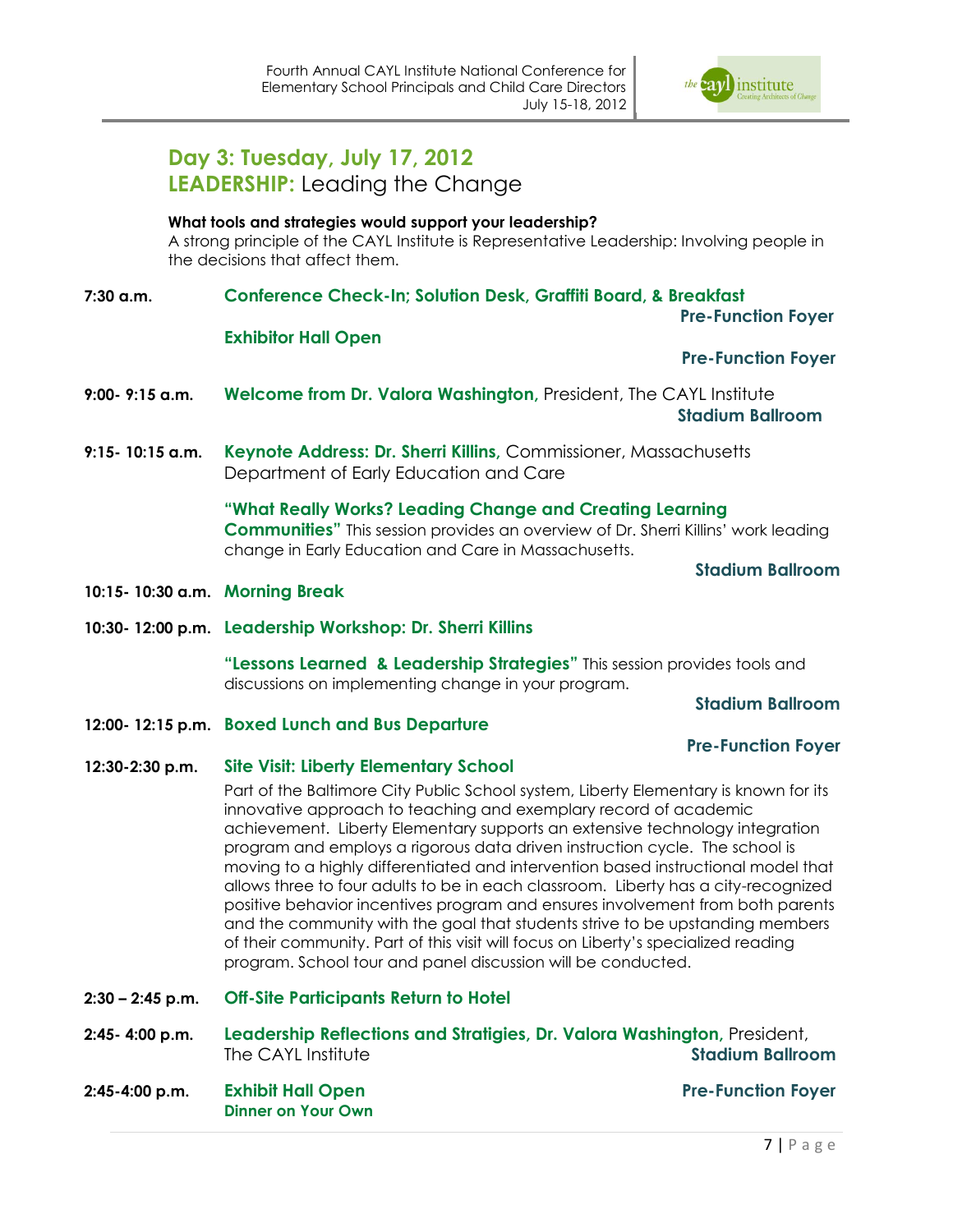

### **Day 4: Wednesday, July 18, 2012**

#### **Action:** What really works? What can I do?

**Is there one-step you are willing to take, starting today, as an architect of change?** The CAYL Institute is focused on Solutions: Embracing responsibility to create sustainable change.

#### **7:30 a.m. Conference Check-In; Solution Desk, Graffiti Board, & Breakfast**

#### **Pre-Function Foyer**

#### **Exhibitor Hall Open**

#### **Pre-Function Foyer**

#### **9:00- 10:00 a.m. Bringing It All Together: Dr. Valora Washington,** President, The CAYL Institute

Reflect upon your learning, action plans, and conference experience:

- Develop an action plan for your 2012-13 school year
- Specify strategies you can implement and that support your needs
- Think about how you will sustain your energy and enthusiasm for the work that lies ahead

#### **Stadium Ballroom**

**10:00- 11:30 a.m. Keynote Address: Dr. Maurice Sykes***,* Executive Director, Early Childhood Leadership Institute

> **"What Really Works? What Can I do?"**Acclaimed educator Maurice Sykes will help us maintain our perspective on the work ahead and the work that's already being done. He will identify national initiatives affecting young learners and share inspiration on taking the next steps for action.

#### **Stadium Ballroom**

**11:30 a.m. Closing Remarks, CAYL Gifts and Adjournment** *Valora Washington*

#### **Stadium Ballroom**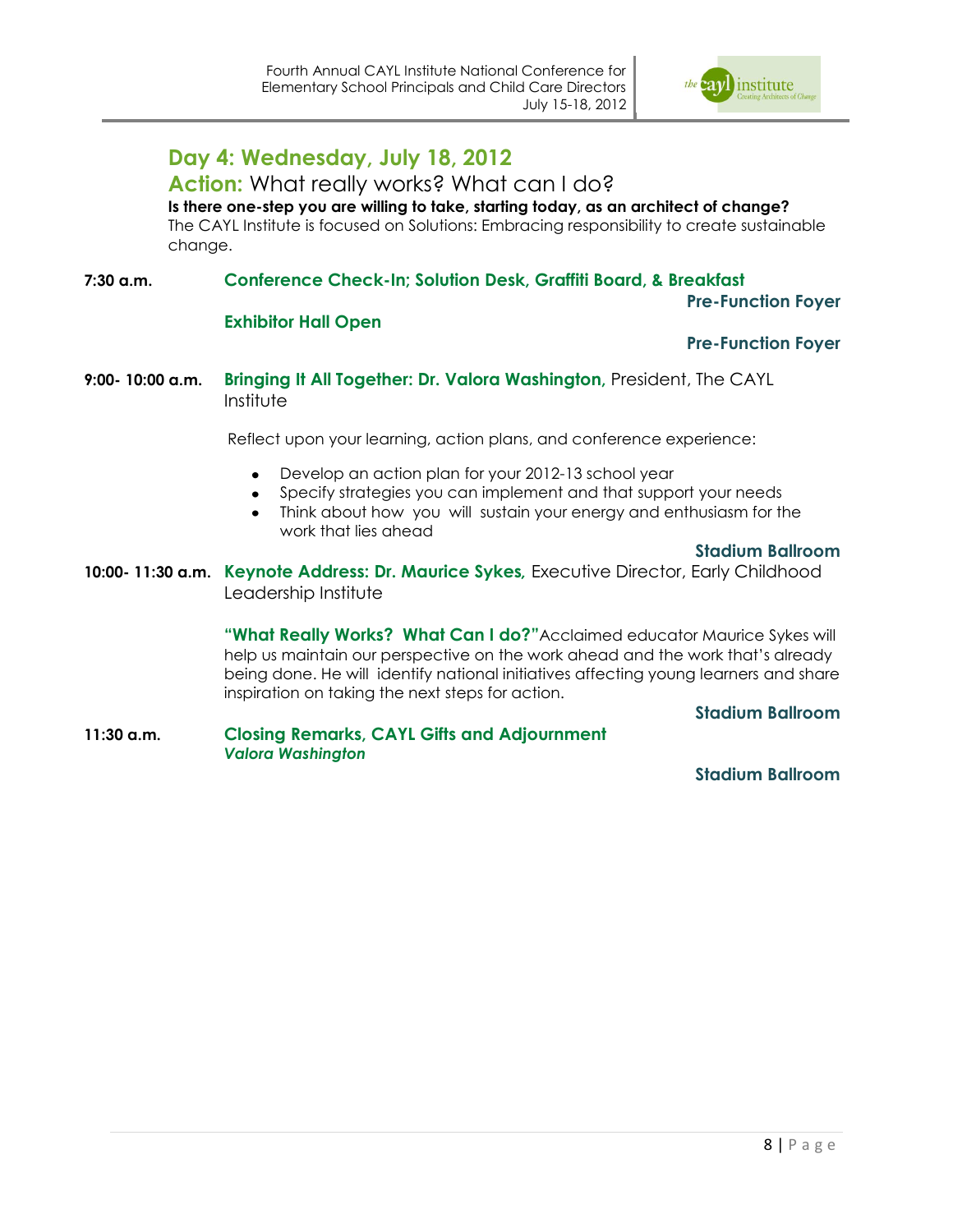

### **Conference Facilitator**



#### **Dr.Valora Washington President, The CAYL Institute**

Throughout her career, Valora has co-created several institutions, such as Michigan's Children, a statewide advocacy group, and the Early Childhood Funders Collaborative, both of which continue to exist. Frequently tapped for senior-level service, she has been Co-Chair of the Massachusetts Governor's School Readiness Commission, Board Chair for Voices for America's Children, Secretary of NAEYC, chair of the Black Caucus of the Society for Research in Child Development, Co-Chair of the National Head

Start Association Commission on 2010, and a member of the governor's Readiness Commission Subcommittees. She has served on numerous boards and task forces including of the Boston Children's Museum and Wheelock College. She currently serves as a President of the Board of the Council for Professional Recognition.

Prior to founding the CAYL Institute, Valora was CEO of the Unitarian Universalist Service Committee and Vice-President of the Kellogg Foundation. She has held executive and tenured teaching positions at institutions including Antioch College and the University of North Carolina at Chapel Hill. Since 2001, she has been a Certified Association Executive with the American Society of Association Executives.

### **Keynote Speakers and Presenters**



#### **Dr. Jacqueline Jones U.S. Department of Education, Senior Advisor on Early Learning to the Secretary of Education**

U.S. Secretary of Education Arne Duncan named Jacqueline Jones as Senior Advisor to the Secretary for Early Learning. Dr. Jones is the former Assistant Commissioner for the Division of Early Childhood Education in the New Jersey State Department of Education where she oversaw standards, curriculum, and assessment for preschool through 3rd grade programs statewide.

Prior to joining the NJ Department of Education, Dr. Jones worked for 15 years in the Research Division at Educational Testing Service in Princeton, NJ. As a Senior Research Scientist and the Director of Early Childhood Research and Development, her work focused on the study of assessment in early childhood, specifically the development of classroom-based strategies to document young children's science and literacy learning. Dr. Jones has written in the area of early childhood assessment and is particularly interested in the development of effective early childhood assessment systems for school districts and states. Her work also explores the role of documentation and assessment in the ongoing professional development of early childhood educators.

Dr. Jones has given presentations across the country and has served on a number of national advisory committees including the National Head Start Research Advisory Committee, the Pew National Early Childhood Accountability Task Force, and the National Research Council's Committee on Developmental Outcomes and Assessments for Young Children. She received a BA from Hunter College and MA and Ph.D. from Northwestern University.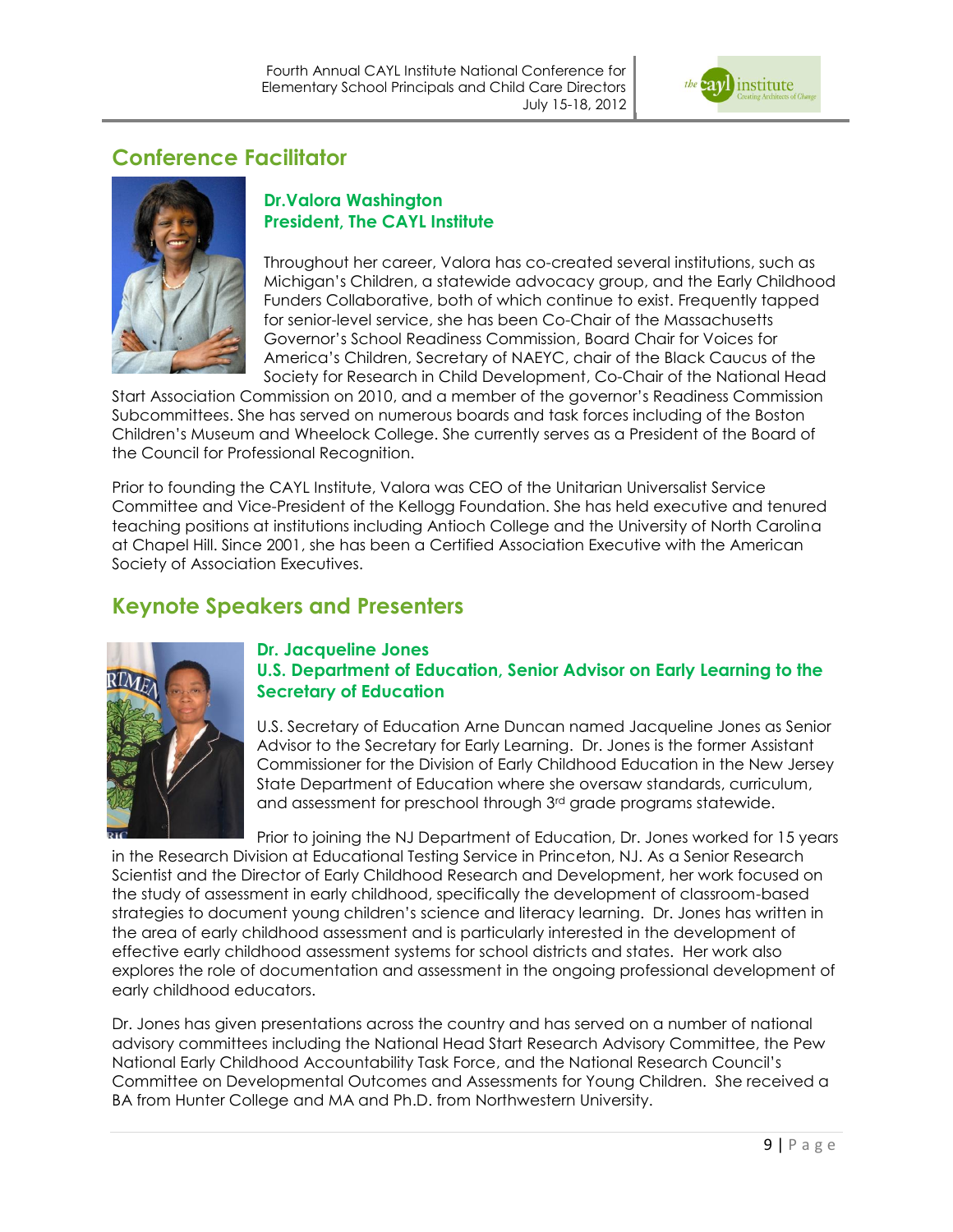



#### **Peter Pizzolongo Associate Executive Director of the NAEYC**

Peter Pizzolongo is currently the Associate Executive Director of the National Association for the Education of Young Children (NAEYC). Mr. Pizzolongo previously served as Senior Director of Professional Development Solutions at NAEYC and Director of the Analytical Support and Technical Assistance Services Division of CSR Inc., a social sciences research and management support firm.

Mr. Pizzolongo began his early childhood education career as a teacher of toddlers and preschoolers. He has over 35 years of experience as an author, faculty member, training and technical assistance provider, consultant, program evaluator, Head Start and child care agency administrator, and child care resource and referral director and counselor. Mr. Pizzolongo has authored and co-authored more than 30 publications, videotapes, online programs, and other resources. He has also prepared nearly 20 technical and government reports related to educational programs and educational policy. He has conducted training programs on numerous topics including child development, curriculum, developmentally appropriate practice, language development, physical and mental health, nutrition, parenting, victim support, violence prevention, and program evaluation.



#### **Dr. Kyle Snow Senior Scholar and Director for the Center for Applied Research, National Association for the Education of Young Children**

Kyle Snow is currently Senior Scholar and Director of the Center for Applied Research at the National Association for the Education of Young Children (NAEYC). Prior to joining the NAEYC in 2010, Dr. Snow was a Senior Research Psychologist at Research Triangle International (RTI), where he was the Principal Investigator for The Early Childhood Longitudinal Study – Birth cohort study (ECLS-B). Prior to joining RTI in 2005, Dr. Snow was the Director of the

National Institute of Child Health & Human Development Program in Early Learning and School Readiness. Dr. Snow holds an MA and Ph.D. in Human Development from Cornell University. His areas of specialization include infant and child development, the interface between early social and cognitive development, and children's transition to school. Dr. Snow is co-editor (and contributing author) of *School Readiness, Early Learning, and the Transition to Kindergarten in the Era of Accountability* (Brookes, 2007). He has published papers in a range of areas and has prepared nearly 20 technical and government reports related to educational programs and educational policy.



#### **Dr. Sherri Killins Commissioner, Massachusetts Department of Early Education and Care**

Dr. Sherri Killins is the Commissioner of The Department of Early Education and Care for the Commonwealth of Massachusetts. Since 2009, Dr. Killins has provided leadership in designing and implementing a statewide system to define, measure, and communicate quality called the Quality Rating and Improvement System (QRIS) in the fields of early education and care and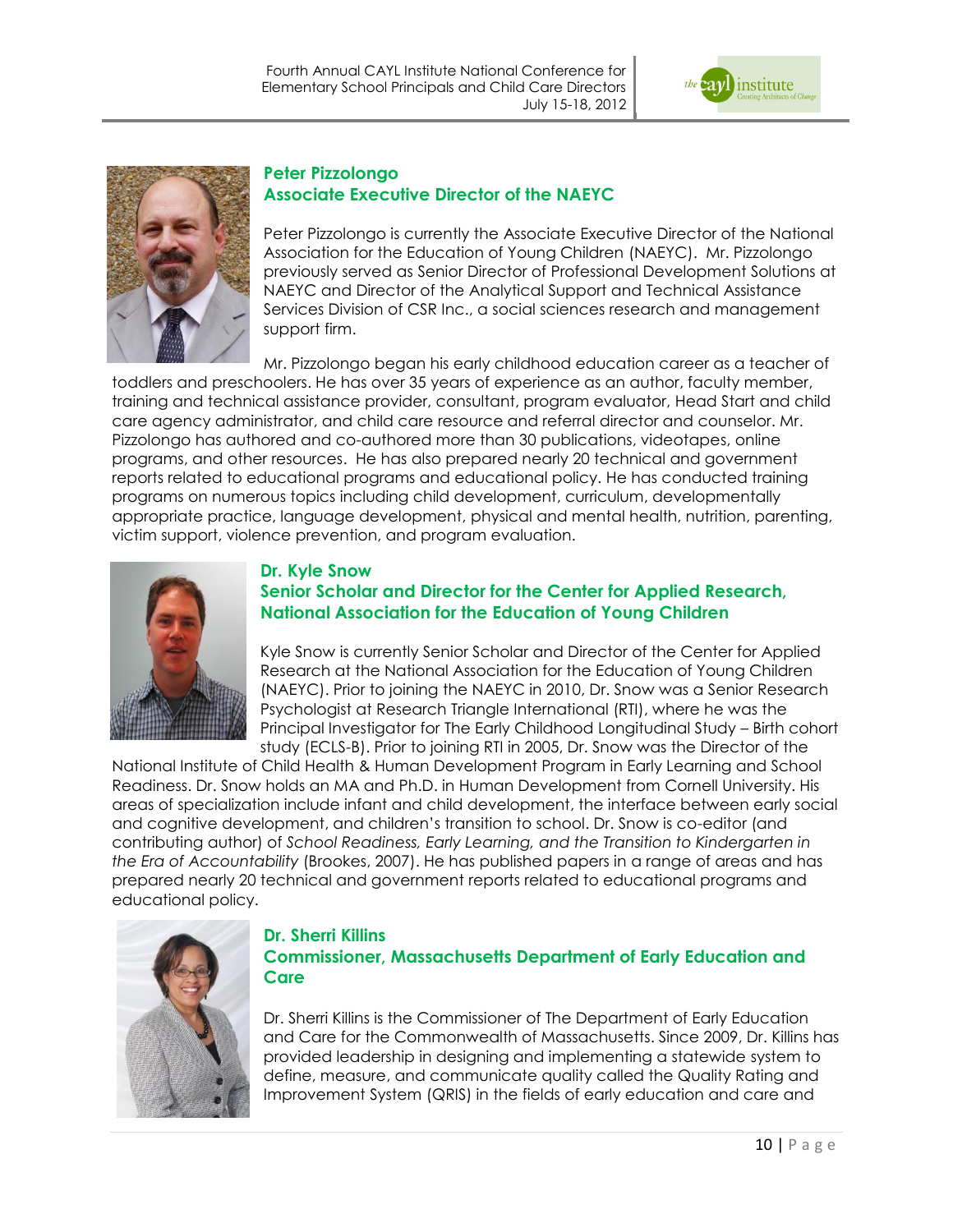

out of school time in multiple environments including family child care, public schools, center based child care , and Head Start. Dr. Killins has also positioned four statewide systems: mental health, educator and provider supports, community family engagement and information and referral for early educators, children and their families and providers of early education and out of school time services.

Dr. Killins has worked as an advocate for children and families in a variety of ways for more than 20 years, both as a provider of direct care and in leadership roles. From 2006 to 2009, Dr. Killins worked at the Annie E. Casey Foundation, an organization that promotes "public policies, human-service reforms, and community supports that more effectively meet the needs of today's vulnerable children and families." During her time at the Annie E. Casey foundation Dr. Killins held several positions. Her final position was the Vice President for Human Development and Operations. Prior to her work with the foundation, she served as the founding President/CEO of the New Haven Empowerment Zone, was a Mayoral candidate in New Haven, Connecticut, and led operations and programs for both the Empowerment Zone Corporation and the Family Preservation Initiative of Baltimore. Dr. Killins holds a nursing degree from the University of Pittsburgh, a Master's of Administrative Science from Johns Hopkins University, and a Doctorate in Counseling Psychology from the University of Sarasota.

Since being appointed the Commissioner of Early Education and Care, Dr. Killins received her Certificate from Harvard Graduate School of Education PreK-3rd: The Foundation for Educational Success Institute in 2010. Dr. Killins was appointed in 2011 to the Regional Advisory Committee under the U.S. Department of Education. Dr. Killins is the mother of three daughters.



#### **Dr. Maurice Sykes Executive Director, Early Childhood Leadership Institute**

Maurice Sykes is an urban educator who consults on systemic change, early childhood education, and early literacy acquisition. As the former Deputy Superintendent for the Center for Systemic Educational Change and Director of Early Childhood Programs for the District of Columbia Public Schools, he has demonstrated his ability to take charge of change and brought significant innovations to the D.C. Public Schools' educational reform agenda. While at the U.S. Department of Education,

Dr. Sykes served as an Educational Program Specialist advising the department on educational policy and programs related to urban school improvement. He also has served as a teacher, teacher trainer, and a curriculum developer. Sykes directed the Tufts University Day Care Center in Somerville, Massachusetts where he held a joint appointment as Assistant Professor in the Elliot Pearson Child Study Department.

Dr. Sykes has also directed the Education Policy Fellowship Program at the Institute for Educational Leadership where he trained mid-career educational leaders. Sykes has provided consultation to the Florida "Smart Start" initiative. He also serves as the Principal Early Childhood Consultant for the Memphis "Getting Schools Ready for Children" initiative, as well as Washington, D.C.'s "Safe Passages" initiative. Sykes was profiled as an "Early Childhood Champion" in a national study released in 1997 by the National Association of State Boards of Education. Most recently, he was elected to the Board of the National Association for the Education of Young Children. Amongst his accomplishments, Dr. Sykes has written numerous publications and has spoken across the nation voicing the need for schools and communities to "do the right thing" for children.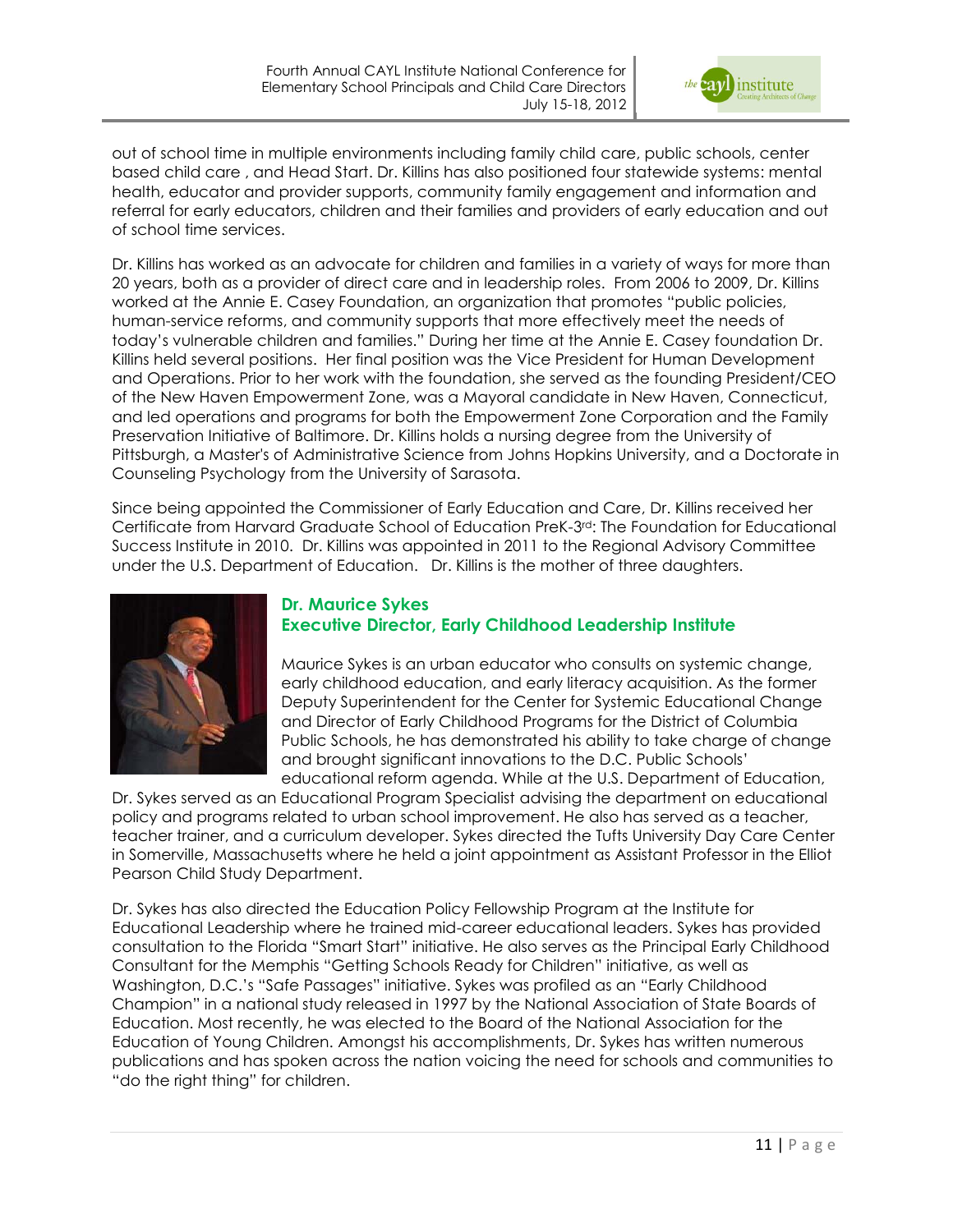



#### **Pamela Perrino Advocate, The Raymond John Wean Foundation**

Pamela Perrino is an Early Childhood Advocate and Educational Consultant for the Raymond John Wean Foundation. She received her Master's in Education with a focus on early childhood leadership and advocacy from University of Dayton. She is also an Adjunct Professor for early childhood leadership and advocacy at the

University of Dayton.

Active in state regional and local policy issues, Ms. Perrino was recognized in May 2009 with the Outstanding Mentor Award from the Ohio Association of Education of Young Children. Her recent work with the Warren City Schools, the Ohio Department of Education, and the CAYL Institute encompassing the issue of transition into kindergarten with Ready Schools exemplifies the depth and breadth of her work.

Before joining the Raymond John Wean Foundation, Ms. Perrino worked as the Practicum Supervisor for Youngstown State University. Ms. Perrino earned a Bachelor's Degree from Thiel College with certifications in elementary education and speech and hearing science. She has participated in the Ohio Professional Development Committee as a member of the writing team for Ohio's Early Childhood Core Knowledge and Competencies and its Instructor Guide documents. She participates in the state-wide Child Care Advisory Council of the Department of Jobs and Family Services. Ms. Perrino is now active with the newly formed Center for Early Childhood Development under the Ohio Department of Education.

### **Entertainment**



#### *Ellis Woodward* **Entertainment Exchange**

As the Cultural Studies teacher for 11 years at a private K-8 school in Baltimore, Ellis has used music and song constantly to teach and underscore a multitude of lessons to his K-4 students. Songs that are energetic blends of information, humor, and movement have become an in integral part of Ellis's performances for children outside of the classroom environment as well. Using both original and familiar material, music makes the learning fun, memorable, inclusive, and engaging while joyfully expanding the learning (and repertoire) of his young audiences.

**For more information, please visit www.entertainmentexchange.com or call 410-561-6798**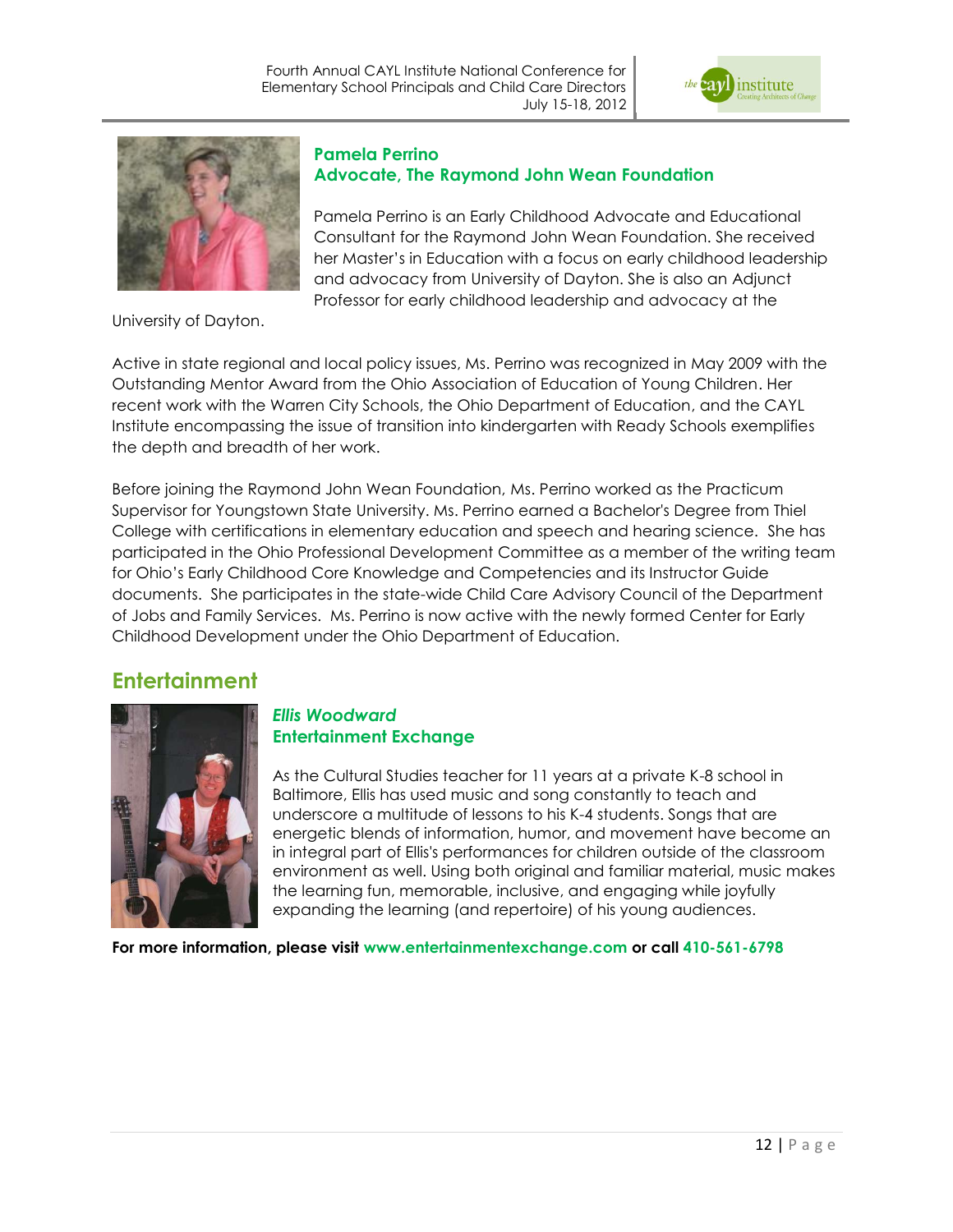

### **The CAYL Institute Staff**



#### **Erin Meiman Operations Manager**

Erin Meiman joined the CAYL Institute staff in September 2011 as the Operations Manager. She brings a strong background of over ten years experience non-profit operations and finance management. Prior to joining CAYL, Erin was the Director of Finance and Administration with Be the Change, Inc. and the Operations Director for The Carnegie Visual and Performing Arts Center in Kentucky. She received her M.B.A., specializing in non-profit Management from Northern Kentucky University and her B.A. in

History from Miami University in Oxford, Ohio. Erin is excited to contribute to CAYL's vision and mission with her experience of creating change on a national level.



#### **Kate Amel Administrative Assistant**

Kate joined CAYL as an Administrative Assistant in September 2011. She is a graduate of Boston University with a Bachelor's Degree in History. Kate not only feels strongly about CAYL's mission but is also an advocate for the ethical treatment of animals and equality for all.



#### **Hope Dixon Administrative Assistant**

Hope joined CAYL as the Administrative Assistant in February 2011. Hope recently joined Genesis Behavioral Health as a therapist for Children and Families. Hope received her M.A. in Expressive Therapies, specializing in Art Therapy and Mental Health Counseling at Lesley University. She has completed training focusing on trauma and development for children, adolescents and the elderly in Art Therapy, Play Therapy, Drama Therapy and Psychodrama. Hope has worked as an art therapist for children at

the Keverian and Webster Schools in Everett, Massachusetts and for Individuals with dementia and Alzheimer's disease at North Hill retirement community in Needham, Massachusetts.

## **The CAYL Institute Board of Directors**

**Marta T. Rosa, Chair:** President, *MTR Consulting Services* **Douglas Baird, Secretary:** President, *Baird Associates* **Corrine Corso, Treasurer**: Manager of Sales and Customer Service, *Child Care Circuit* **Jeri Robinson:** Vice President of Children's Programs, *Boston Children's Museum* **Yasmina Vinci**: Executive Director, *National Head Start Association.*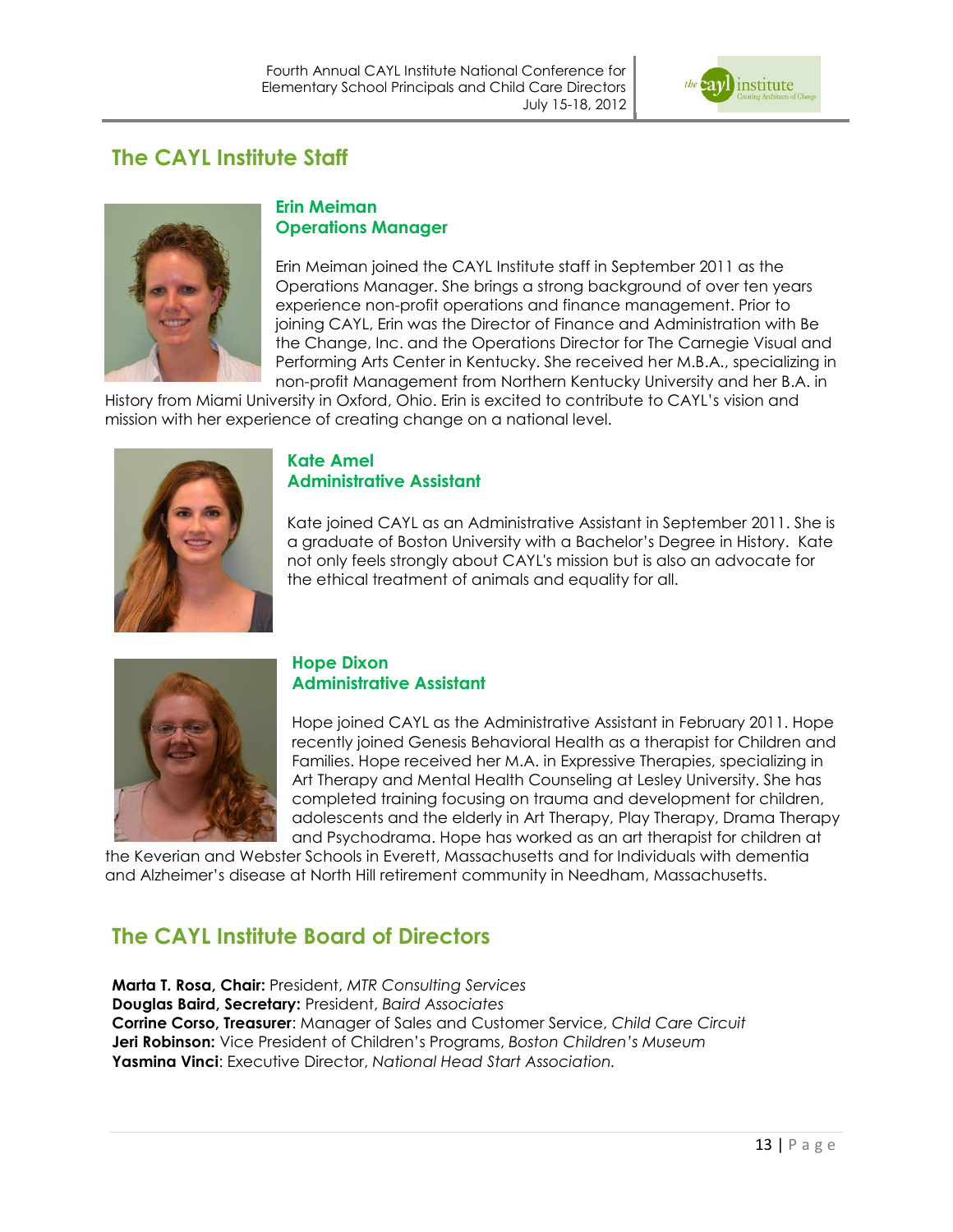

### **About the CAYL Institute**

#### **The CAYL Institute**

*Community Advocates for Young Learners*, or The CAYL Institute, is an umbrella organization housing several well-known Fellowships and programs including the [CAYL Schott Fellowship in](http://www.cayl.org/?q=node/3)  Early Care and Education, the [CAYL Principals Fellowship in Early Care and Education,](http://www.cayl.org/principalsfellowship) the Early Educators Initiative, and the Wean Principals Fellowship in Early Education and Care.

#### **Contact Us:**

*Mailing Address:* P.O. Box 391378, Cambridge, MA 02139 *Physical Address*: 60 Gore Street, Cambridge MA, 02141 **TEL**: (617) 354-3820 **FAX**: (617) 354-3823 **E-mail**: info@cayl.org **WEB**: www.cayl.org

# **Stay connected with The CAYL Institute!**

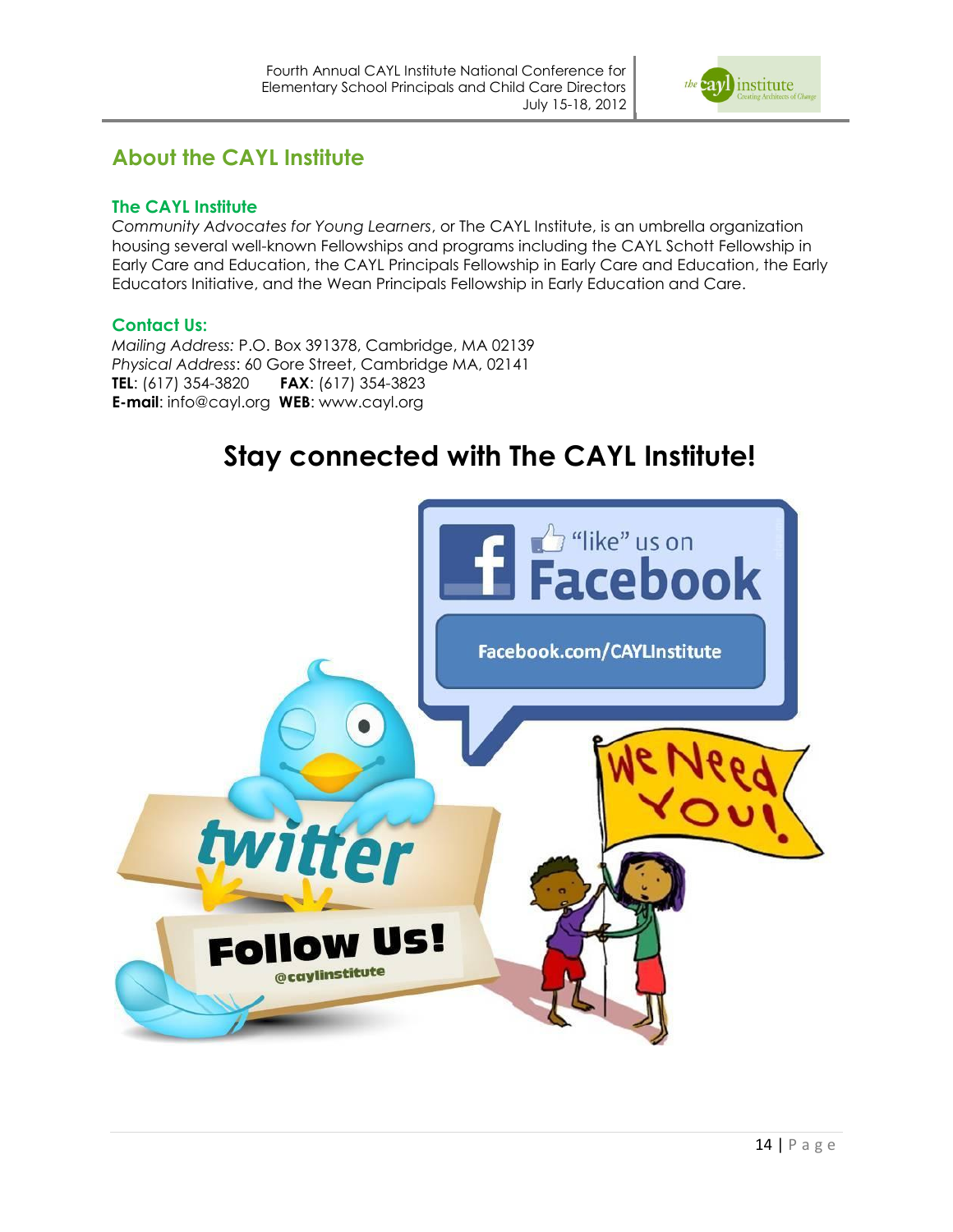

### **Conference Exhibitors**

#### **Accessorize: Designer Looks for Less**

Specializing in designer hats, handbags and jewlrey for less!

**For more information please contact Diane Tunstell at 443-756-2066, 410-323-7804, msdianahats@yahoo.com**

#### **Discount School Supply**

Discount School Supply is a designer, manufacturer and distributor of products for children from infancy to age eight. We offer products through Discount School Supply catalogs and at DiscountSchoolSupply.com. We're



proud of the unique products we have developed for young children which are available only from Discount School Supply, including a wide assortment of arts & crafts materials under the Colorations® brand.

Our service levels are outstanding: your satisfaction is guaranteed by our 110% Low Price Guarantee and by our freight-free return. If you place your order by 2 pm in your time zone, your in-stock items will ship that day and be in your classroom within two days. **For more information, please visit www.DiscountSchoolSupply.com** 

#### **Discovery Toys**

Discovery Toys is the leader in learning toys for children, where parents, instructors and children come together to teach, learn and inspire one another through the joy of play. Each of our fabulously fun toys goes far beyond the



toy in the box as each toy is packed with our Layers of Learning, designed to engage and promote the growth our children need in their early years of development.

**For more information, please visit www.keanetoys.com** or email **keenetoys@yahoo.com** or **glorytree@svrees.com**

#### **EDC Publishing: Usborne and Kane Miller Books**

Usborne and Kane Miller Books are the most exciting, engaging, and educational books on the market today. They are high quality, innovative, lavishly-illustrated and best of all they are the books kids love to read. Choose from almost 2000 bright colorful and fun titles covering a wide variety of subjects.

We offer commercial free book fairs, reading incentive programs, fundraisers, grant matching and more! **For more information, please visit www.booksthatkidslove.com**

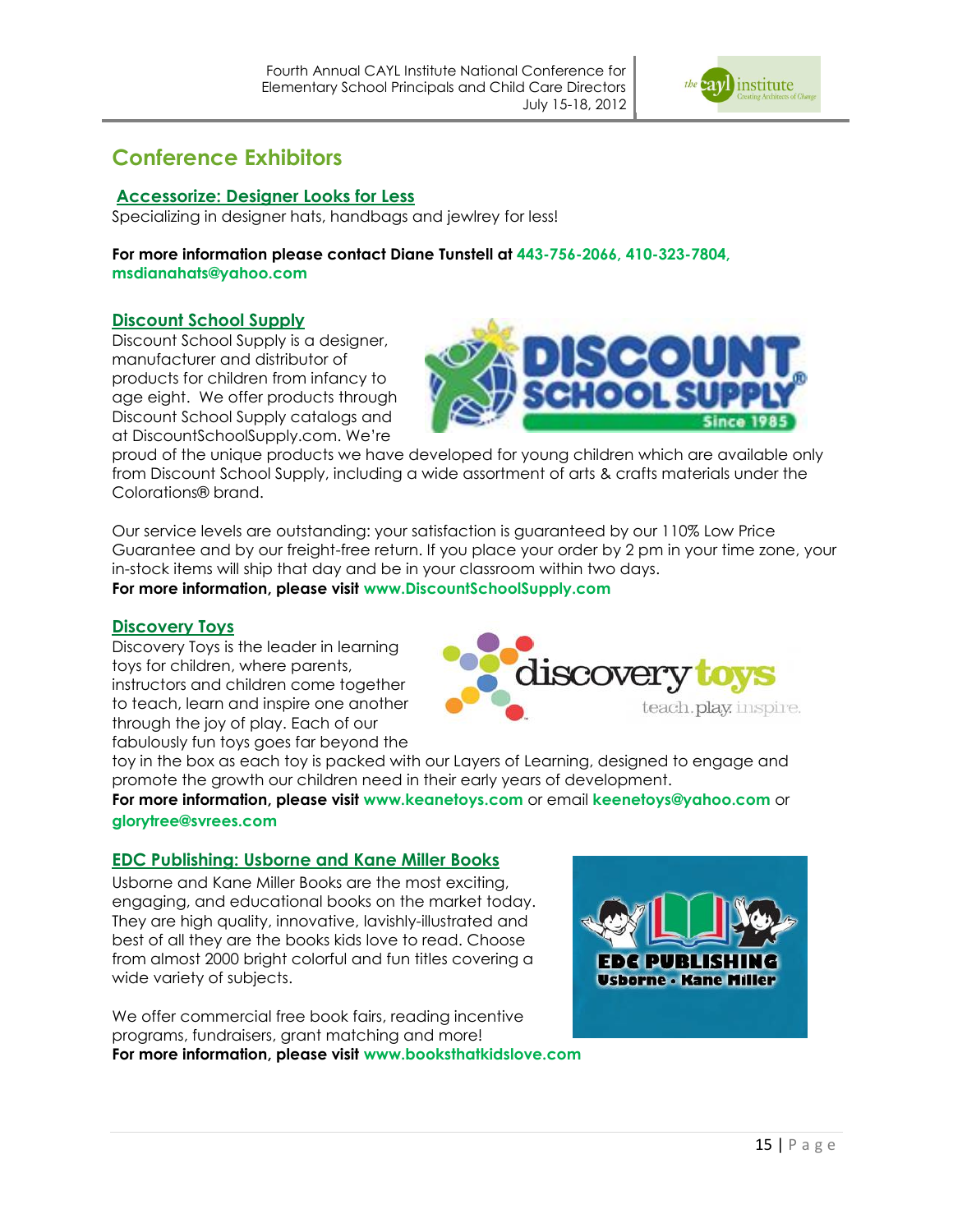

#### **Kaplan Early Learning Co.**

Kaplan Early Learning Co. is a leader in the field of early care and education. We bring to market innovative curriculum, cutting edge assessments, teacher resource materials and valuable professional development opportunities to early childhood and elementary school educators, caregivers and parents around the world.



**For more information, please visit www.kaplanco.com**

#### **Little Caesars Pizza Kit Fundraising Program**

A PROFITABLE, EASY and FUN way to raise the money you need! The more you sell, the more profit you earn per item – from \$5 to \$7 for every kit sold! We'll provide you with everything you need including FREE sales materials.

**For more information, please call 1-888-4-LC-KITS [\(1-888-452-](tel:%281-888-452-5487) [5487\)](tel:%281-888-452-5487) or visit www.PizzaKit.com**



#### **Music Together**

Music Together is an internationally recognized early childhood music program for babies, toddlers, preschoolers, kindergarteners, first and



second graders, and the adults who love them. First offered to the public in 1987, it pioneered the concept of a research-based, developmentally appropriate early childhood music curriculum that strongly emphasizes and facilitates adult involvement.

**For more information, please visit www.musictogether.com**

#### **Teachstone**

Teachstone transforms teaching and learning, applying what works to what matters. We improve learning from birth to high school by making teachers' more effective in their interactions with students. We do this using



proven approaches to classroom observation and educator professional development. Our attention to quality control, high fidelity implementation, and support for users is fundamental to our impact.

Teachstone is committed to providing educators with tools proven to improve student engagement and learning. By bridging research and practice, we empower teachers to leverage their daily interactions with children to advance learning and alter lives. Teachstone is transforming education by applying what works to what matters.

**For more information, please visit www.teachstone.com**